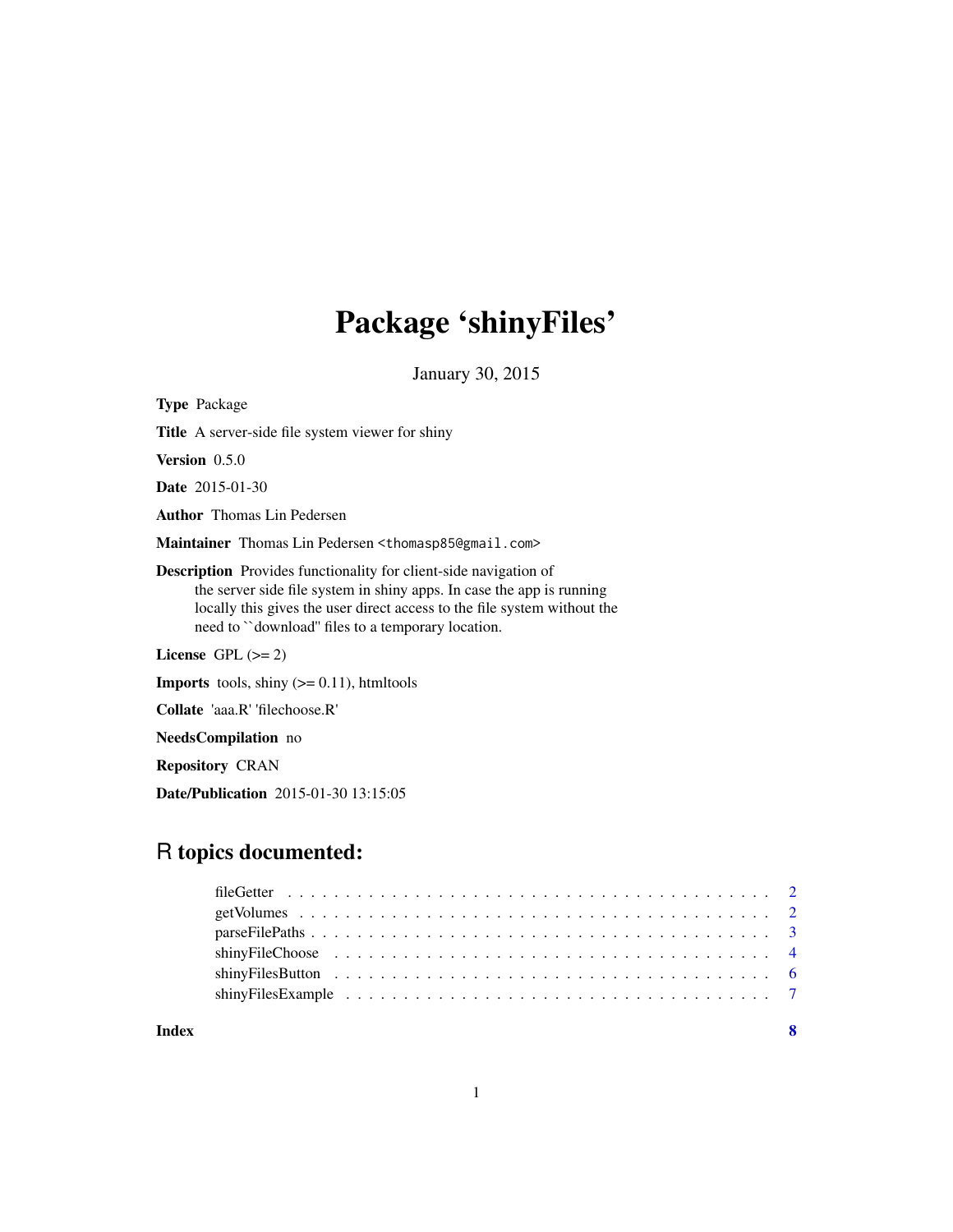<span id="page-1-1"></span><span id="page-1-0"></span>

#### Description

This functions returns a new function that can generate file information to be send to a shiny app based on a path relative to the given root. The function is secure in the sense that it prevents access to files outside of the given root directory as well as to subdirectories matching the ones given in restrictions. Furthermore can the output be filtered to only contain certain filetypes using the filter parameter and hidden files can be toggled with the hidden parameter.

# Usage

```
fileGetter(roots, restrictions, filetypes, hidden = FALSE)
```
#### Arguments

| roots        | A named vector of absolute filepaths or a function returning a named vector of<br>absolute filepaths (the latter is useful if the volumes should adapt to changes in<br>the filesystem).                               |
|--------------|------------------------------------------------------------------------------------------------------------------------------------------------------------------------------------------------------------------------|
| restrictions | A vector of directories within the root that should be filtered out of the results                                                                                                                                     |
| filetypes    | A character vector of file extensions (without dot in front i.e. 'txt' not '.txt') to<br>include in the output. Use the empty string to include files with no extension. If<br>not set all file types will be included |
| hidden       | A logical value specifying whether hidden files should be returned or not                                                                                                                                              |
|              |                                                                                                                                                                                                                        |

#### Value

A function taking a single path relative to the specified root, and returns a list of files to be passed on to shiny

getVolumes *Get a list of available volumes*

#### Description

This function is intended as an input to the roots parameter in [fileGetter](#page-1-1) and [shinyFileChoose](#page-3-1). It returns a function that returns a named vector of available volumes on the system. This construction makes it dynamic so that a shinyFiles instance reflects new volumes as they get added (e.g. usb drives). The function takes a single argument giving names of volumes the developer wants removed from the return value.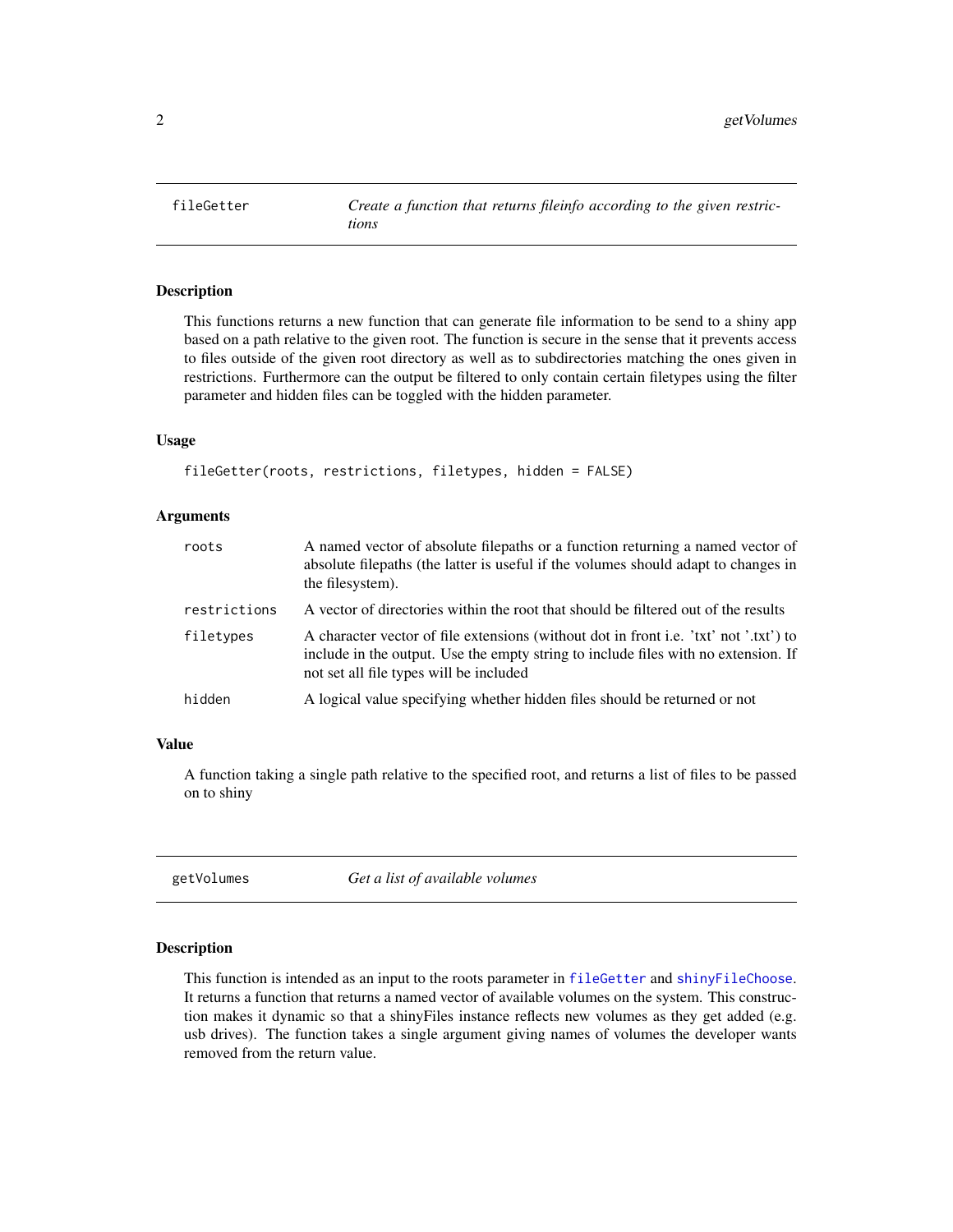# <span id="page-2-0"></span>parseFilePaths 3

#### Usage

getVolumes(exclude)

#### Arguments

exclude A vector of volume names to be excluded from the return value

# Details

The function is OS specific and looks for volumes/drives in different places depending on the system on which shiny is running.

Windows Returns all drives mapped to a letter

Mac OSX Looks in /Volumes/ and lists the directories therein

Linux Returns the system root

If the function does not recognize the system under which it is running it will throw an error

#### Value

A function returning a named vector of available volumes

<span id="page-2-1"></span>parseFilePaths *Convert the output of a file choice to a data frame*

#### Description

This function takes the value of a shinyFiles button input variable and converts it to a data frame of the same format as that provided by [fileInput](#page-0-0). The only caveat is that the MIME type cannot be inferred so this will always be an empty string.

#### Usage

parseFilePaths(roots, files)

# Arguments

| roots | The path to the root as specified in the shiny FileChoose () call in shiny Server () |
|-------|--------------------------------------------------------------------------------------|
| files | The corresponding input variable to be parsed                                        |

# Details

The use of parseFilePaths makes it easy to substitute fileInput and shinyFiles in your code as code that relies on the values of a file selection doesn't have to change.

# Value

A data frame mathcing the format of link[shiny]{fileInput}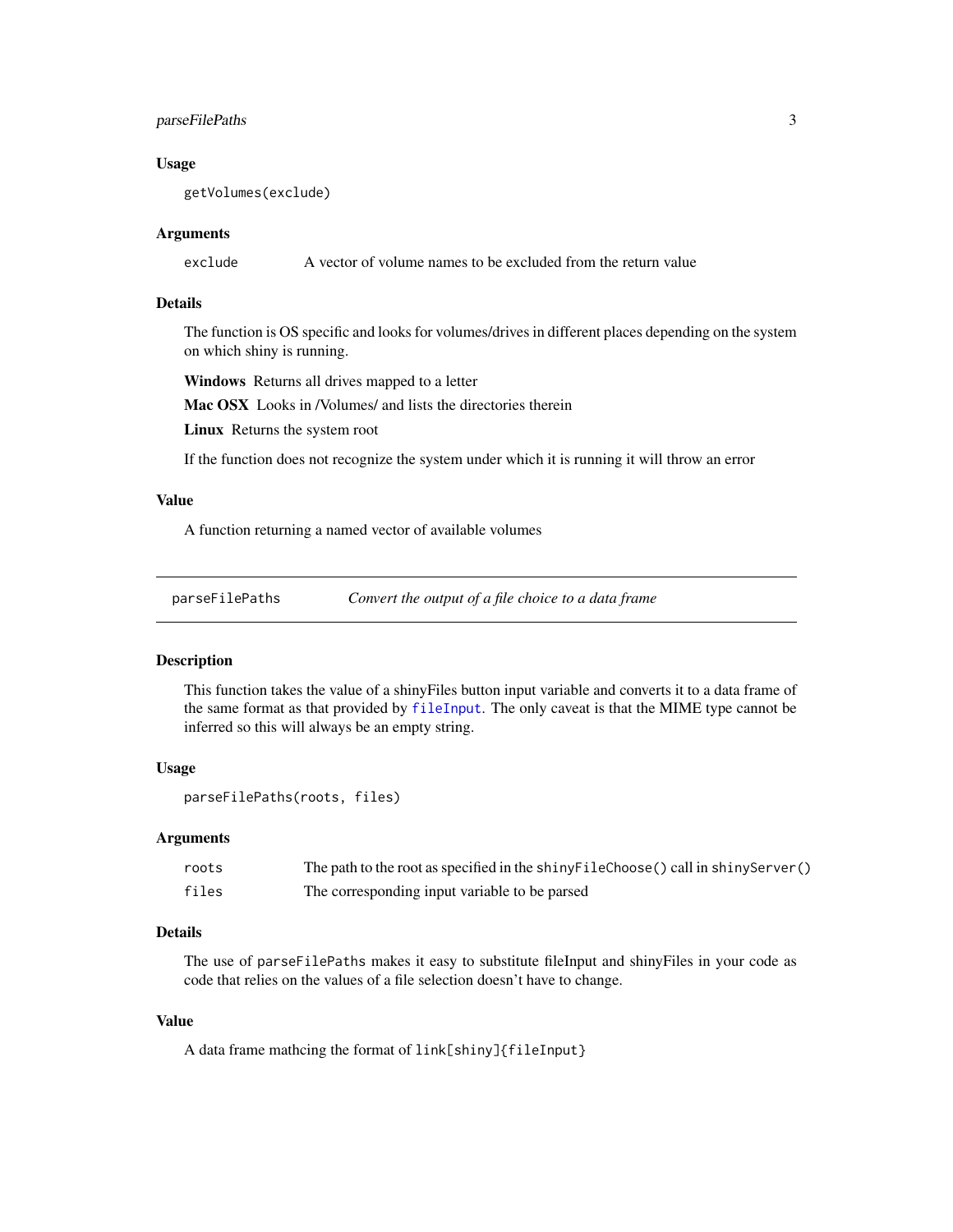# <span id="page-3-0"></span>See Also

Other shinyFiles: [shinyFileChoose](#page-3-1); [shinyFilesButton](#page-5-1); [shinyFilesExample](#page-6-1)

#### Examples

```
## Not run:
ui <- shinyUI(bootstrapPage(
    shinyFilesButton('files', 'File select', 'Please select a file', FALSE)
    verbatimTextOutput('filepaths')
))
server <- shinyServer(function(input, output) {
    shinyFileChoose(input, 'files', roots=c(wd='.'),
                                    filetypes=c('', '.txt'))
    output$filepaths <- renderText({parseFilePaths('.', input$files)})
})
runApp(list(
    ui=ui,
    server=server
))
## End(Not run)
```
<span id="page-3-1"></span>shinyFileChoose *Create a connection to the server side filesystem*

# Description

NOTE: The syntax for this version has changed with version 0.4.0. Prior to that version the output of shinyFileChoose() should be assigned to the output object. This is no longer the case and doind so will result in an error. In newer versions the function returns an observer which can be ignored for the most part, or assigned to a variable if there needs to be interactions with it later on.

#### Usage

```
shinyFileChoose(input, id, updateFreq = 2000, session, ...)
```
#### Arguments

| input      | The input object of the shiny Server () call (usaully input)                                                                                                                                                            |
|------------|-------------------------------------------------------------------------------------------------------------------------------------------------------------------------------------------------------------------------|
| id         | The same ID as used in the matching call to shiny Files Button or as the id<br>attribute of the button, in case of a manually defined html. This id will also<br>define the id of the file choice in the input variable |
| updateFreq | The time in milliseconds between file system lookups. This determines the re-<br>sponsiveness to changes in the filesystem (e.g. addition of files or drives)                                                           |
| session    | The session object of the shiny Server call (usually session).                                                                                                                                                          |
| $\ddotsc$  | Arguments to be passed on to fileGetter                                                                                                                                                                                 |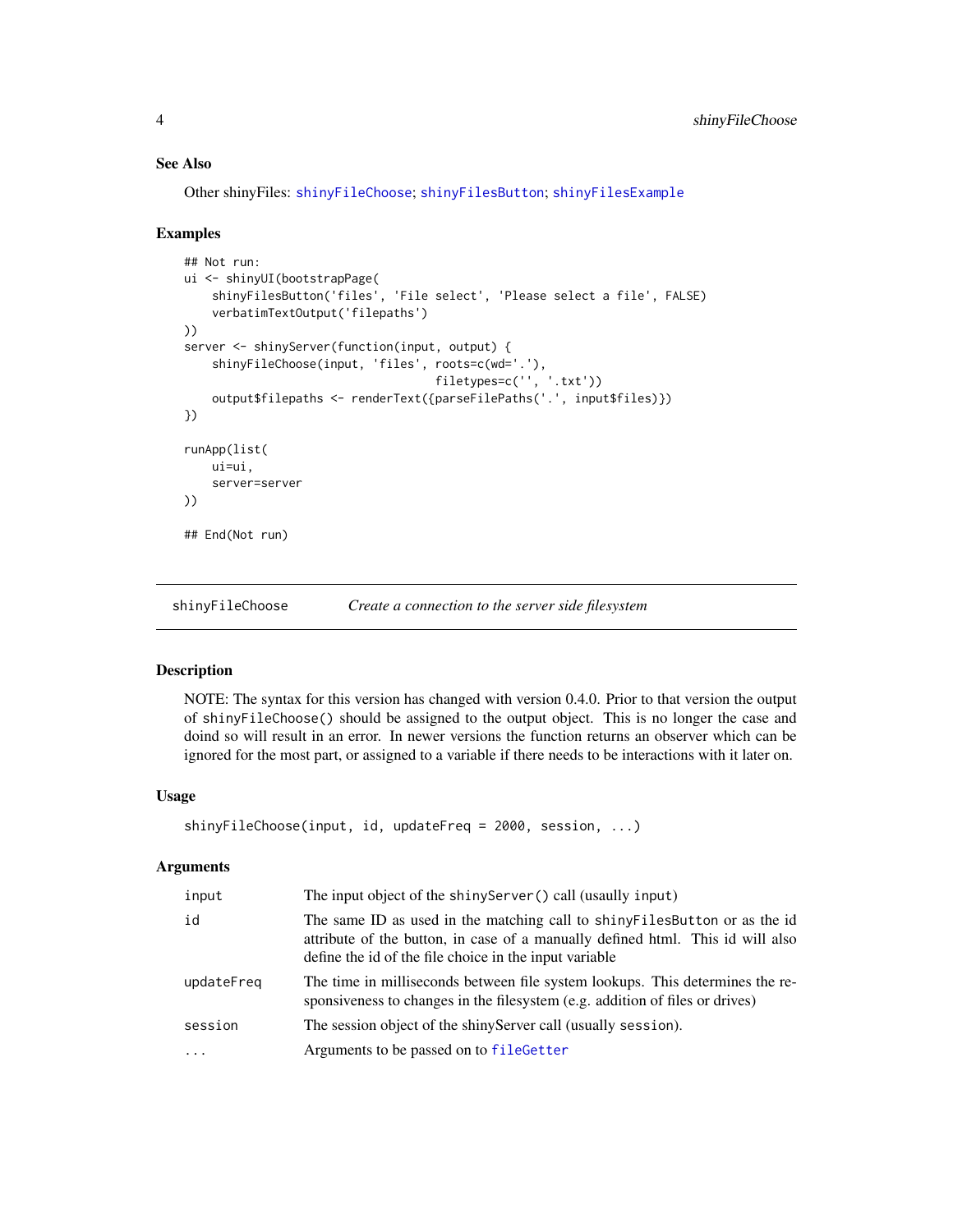# <span id="page-4-0"></span>shinyFileChoose 5

#### Details

This function sets up the required connection to the client in order for the user to navigate the filesystem. For this to work a matching button should be present in the html, either by using shinyFilesButton() or adding it manually. See [shinyFilesButton](#page-5-1) for more information on this.

Restrictions on the access rights of the client can be given in several ways. The root parameter specifies the starting position for the filesystem as presented to the client. This means that the client can only navigate in subdirectories of the root. Paths passed of to the restrictions parameter will not show up in the client view, and it is impossible to navigate into these subdirectories. The filetypes parameter takes a vector of of file extensions to filter the output on, so that the client is only presented with these filetypes. The hidden parameter toggles whether hidden files should be visible or not. Whenever a file choice is made the resulting files will be accessible in the input variable with the id given in the parameters. This value should probable be run through a call to [parseFilePaths](#page-2-1) in order to get well formatted paths to work with.

# Value

A reactive observer that takes care of the server side logic of the filesystem connection. Prior to v0.4.0 the return was a reactive expression that needed to be assigned to the output variable. As of now this is no longer allowed and will lead to an error (as reactive observers cannot be assigned to output)

# See Also

Other shinyFiles: [parseFilePaths](#page-2-1); [shinyFilesButton](#page-5-1); [shinyFilesExample](#page-6-1)

#### Examples

```
## Not run:
ui <- shinyUI(bootstrapPage(
    shinyFilesButton('files', 'File select', 'Please select a file', FALSE)
))
server <- shinyServer(function(input, output, session) {
    shinyFileChoose(input, 'files', session=session,
                    roots=c(wd='.'), filetypes=c('', '.txt'))
})
runApp(list(
   ui=ui,
    server=server
))
## End(Not run)
```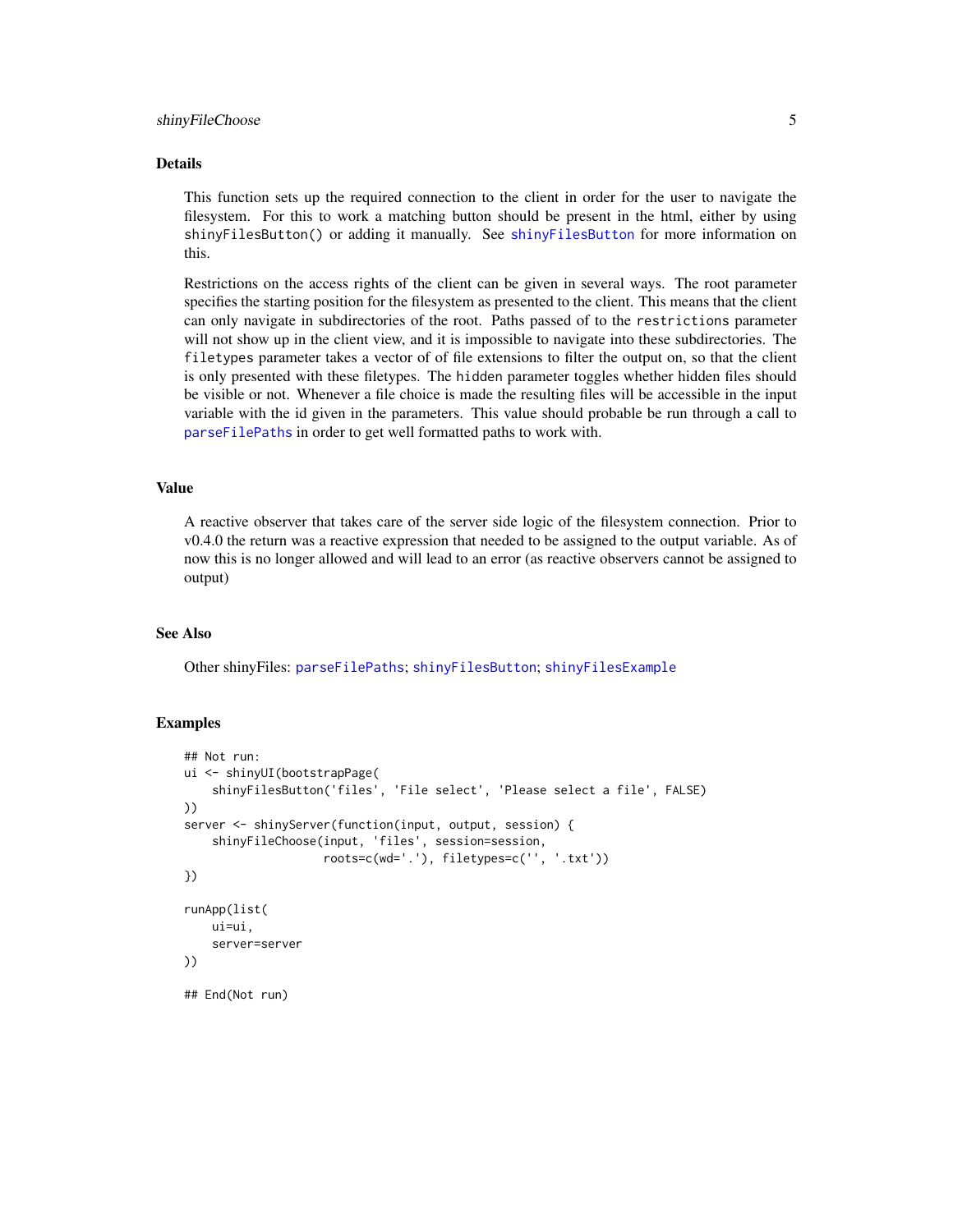<span id="page-5-1"></span><span id="page-5-0"></span>

#### Description

This function adds the required html markup for the client to access the file system. The end result will be the appearance of a button on the webpage that summons the file system navigator dialog box. The last position in the file system is automatically remembered between instances, but not shared between several shinyFiles buttons. After adding a shinyFiles button the selected file(s) will be available in input\$inputId (providing input is the name of the input object in the shinyServer() call). The file names should be parsed with [parseFilePaths](#page-2-1) before usage though, to make them compliant with the [fileInput](#page-0-0) function.

#### Usage

shinyFilesButton(id, label, title, multiple)

#### Arguments

| id       | The id matching the shiny File Choose                                              |
|----------|------------------------------------------------------------------------------------|
| label    | The text that should appear on the button                                          |
| title    | The heading of the dialog box that appears when the button is pressed              |
| multiple | A logical indicating whether or not it should be possible to select multiple files |

#### Details

When a user selects one or several files the corresponding input variable is set to a list containing a character vector for each file. The character vectors gives the traversal route from the root to the selected file(s). The reason it does not give a path as a string is that the client has no knowledge of the file system on the server and can therefore not ensure proper formatting. As described above the input variable should be wrapped in a call to [parseFilePaths](#page-2-1) for a more beautiful output.

For users wanting to design their html markup manually it is very easy to add a shinyFiles button. The only markup required is:

```
<button id="inputId" type="button" class="shinyFiles btn" data-title="title" data-selecttype="single
```
where the id tag matches the inputId parameter, the data-title tag matches the title parameter, the data-selecttype is either "single" or "multiple" ( the non-logical form of the multiple parameter) and the internal textnode mathces the label parameter.

Apart from this the html document should link to a script with the following path 'sF/shinyFiles.js' and a stylesheet with the following path 'sF/styles.css'.

The markup is bootstrap compliant so if the bootstrap css is used in the page the look will fit right in. There is nothing that hinders the developer from ignoring bootstrap altogether and designing the visuals themselves. The only caveat being that the glyphs used in the menu buttons are bundled with bootstrap. Use the css ::after pseudoclasses to add alternative content to these buttons. Additional filetype specific icons can be added with css using the following style: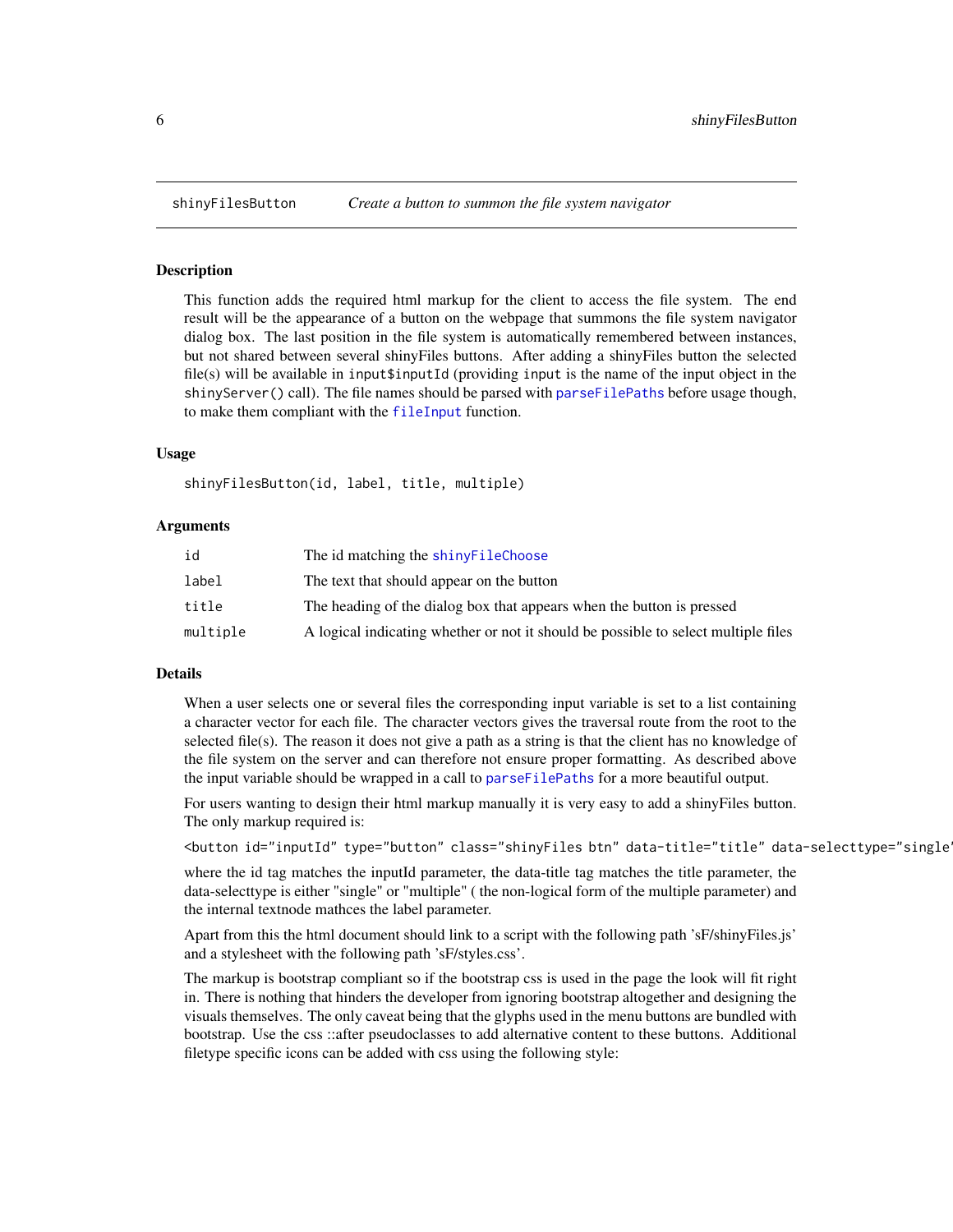<span id="page-6-0"></span>.sF-file .sF-file-icon .yourFileExtension content: url(path/to/16x16/pixel/png);

.sF-fileList.sF-icons .sF-file .sF-file-icon .yourFileExtension content: url(path/to/32x32/pixel/png); If no large version is specified the small version gets upscaled.

#### References

The file icons used in the file system navigator is taken from FatCows Farm-Fresh Web Icons ([http:](http://www.fatcow.com/free-icons) [//www.fatcow.com/free-icons](http://www.fatcow.com/free-icons))

# See Also

Other shinyFiles: [parseFilePaths](#page-2-1); [shinyFileChoose](#page-3-1); [shinyFilesExample](#page-6-1)

<span id="page-6-1"></span>shinyFilesExample *Run a simple example app using the shinyFiles functionality*

# Description

When the function is invoked a shiny app is started showing a very simple setup using shinyFiles. A button summons the dialog box allowing the user to navigate the R installation directory. To showcase the restrictions parameter the base package location has been hidden, and is thus inaccecible. A panel besides the button shows how the user selection is made accessible to the server after parsing with [parseFilePaths](#page-2-1).

#### Usage

```
shinyFilesExample()
```
#### See Also

Other shinyFiles: [parseFilePaths](#page-2-1); [shinyFileChoose](#page-3-1); [shinyFilesButton](#page-5-1)